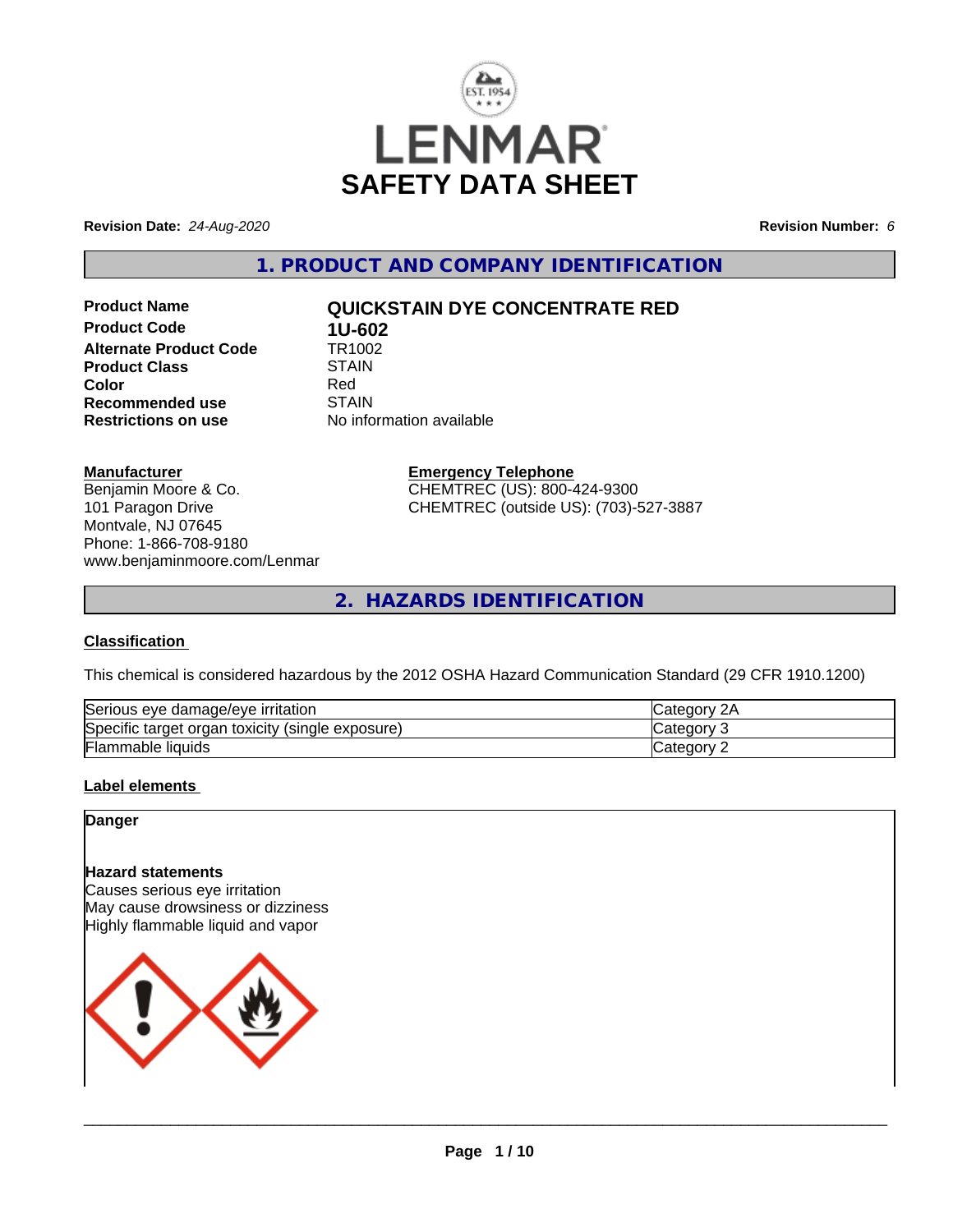## **Appearance** liquid

**Odor** solvent

### **Precautionary Statements - Prevention**

Wash face, hands and any exposed skin thoroughly after handling

Avoid breathing dust/fume/gas/mist/vapors/spray

Use only outdoors or in a well-ventilated area

Keep away from heat, hot surfaces, sparks, open flames and other ignition sources. No smoking

Keep container tightly closed

Ground/bond container and receiving equipment

Use explosion-proof electrical/ventilating/lighting/equipment

Use only non-sparking tools

Take precautionary measures against static discharge

Wear protective gloves/protective clothing/eye protection/face protection

Keep cool

## **Eyes**

IF IN EYES: Rinse cautiously with water for several minutes. Remove contact lenses, if present and easy to do. Continue rinsing

 $\overline{\phantom{a}}$  ,  $\overline{\phantom{a}}$  ,  $\overline{\phantom{a}}$  ,  $\overline{\phantom{a}}$  ,  $\overline{\phantom{a}}$  ,  $\overline{\phantom{a}}$  ,  $\overline{\phantom{a}}$  ,  $\overline{\phantom{a}}$  ,  $\overline{\phantom{a}}$  ,  $\overline{\phantom{a}}$  ,  $\overline{\phantom{a}}$  ,  $\overline{\phantom{a}}$  ,  $\overline{\phantom{a}}$  ,  $\overline{\phantom{a}}$  ,  $\overline{\phantom{a}}$  ,  $\overline{\phantom{a}}$ 

If eye irritation persists: Get medical advice/attention

**Skin**

IF ON SKIN (or hair): Remove/Take off immediately all contaminated clothing. Rinse skin with water/shower **Inhalation**

IF INHALED: Remove victim to fresh air and keep at rest in a position comfortable for breathing

Call a POISON CENTER or doctor/physician if you feel unwell

**Fire**

In case of fire: Use CO2, dry chemical, or foam for extinction

### **Precautionary Statements - Storage**

Store in a well-ventilated place. Keep container tightly closed Store locked up

### **Precautionary Statements - Disposal**

Dispose of contents/container to an approved waste disposal plant

### **Hazards not otherwise classified (HNOC)**

Not applicable

### **Other information**

No information available

# **3. COMPOSITION INFORMATION ON COMPONENTS**

| Chemical<br>name    | $\begin{array}{c} \hline \end{array}$<br>.NO<br>unc | $\mathbf{a}$<br>.<br>.<br>м.<br>70            |
|---------------------|-----------------------------------------------------|-----------------------------------------------|
| Acetone             | $\sim$<br>-64-<br>ັ                                 | $\sim$ $\sim$<br>$\Omega$<br>ີຟ►<br>ອບ<br>ັບພ |
| ' 49<br>Solvent Red | $F\cap Q$<br>$\sim$ $\sim$<br>-34-<br>⊬י∪           |                                               |

# **4. FIRST AID MEASURES**

### **Description of first aid measures**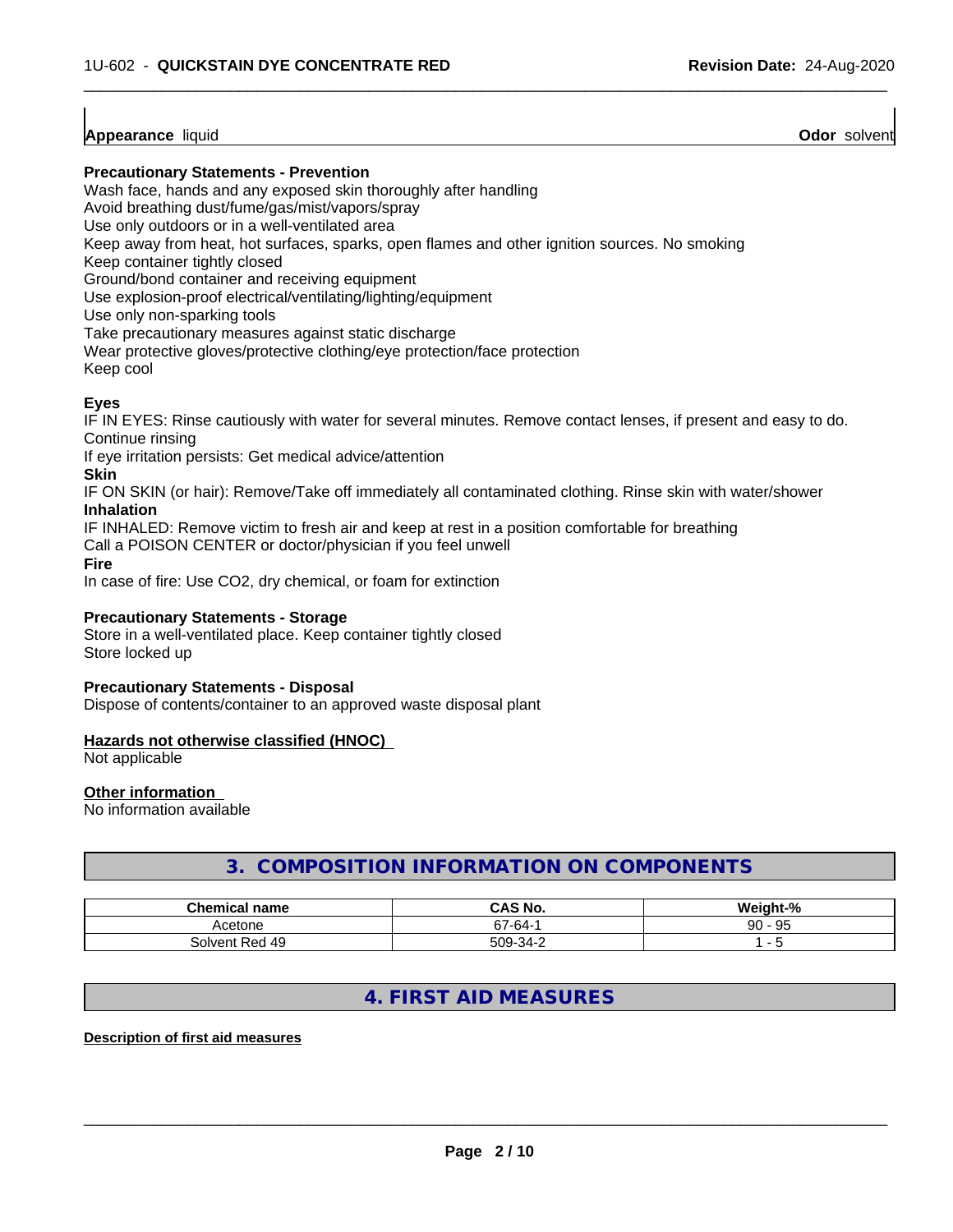| <b>General Advice</b>                            | If symptoms persist, call a physician. Show this safety data sheet to the doctor in<br>attendance.                                                                                                                      |
|--------------------------------------------------|-------------------------------------------------------------------------------------------------------------------------------------------------------------------------------------------------------------------------|
| <b>Eye Contact</b>                               | Immediately flush with plenty of water. After initial flushing, remove any contact<br>lenses and continue flushing for at least 15 minutes. Keep eye wide open while<br>rinsing. If symptoms persist, call a physician. |
| <b>Skin Contact</b>                              | Wash off immediately with soap and plenty of water removing all contaminated<br>clothes and shoes. If skin irritation persists, call a physician.                                                                       |
| <b>Inhalation</b>                                | Move to fresh air. If symptoms persist, call a physician.<br>If not breathing, give artificial respiration. Call a physician immediately.                                                                               |
| Ingestion                                        | Clean mouth with water and afterwards drink plenty of water. Do not induce<br>vomiting without medical advice. Never give anything by mouth to an unconscious<br>person. Consult a physician.                           |
| <b>Protection Of First-Aiders</b>                | Use personal protective equipment.                                                                                                                                                                                      |
| <b>Most Important</b><br><b>Symptoms/Effects</b> | No information available.                                                                                                                                                                                               |
| <b>Notes To Physician</b>                        | Treat symptomatically.                                                                                                                                                                                                  |

 $\overline{\phantom{a}}$  ,  $\overline{\phantom{a}}$  ,  $\overline{\phantom{a}}$  ,  $\overline{\phantom{a}}$  ,  $\overline{\phantom{a}}$  ,  $\overline{\phantom{a}}$  ,  $\overline{\phantom{a}}$  ,  $\overline{\phantom{a}}$  ,  $\overline{\phantom{a}}$  ,  $\overline{\phantom{a}}$  ,  $\overline{\phantom{a}}$  ,  $\overline{\phantom{a}}$  ,  $\overline{\phantom{a}}$  ,  $\overline{\phantom{a}}$  ,  $\overline{\phantom{a}}$  ,  $\overline{\phantom{a}}$ 

**5. FIRE-FIGHTING MEASURES**

| <b>Flammable Properties</b>                                                      | Vapors may travel considerable distance to a source of<br>ignition and flash back. Vapors may cause flash fire.                                                                                                                                                                                |
|----------------------------------------------------------------------------------|------------------------------------------------------------------------------------------------------------------------------------------------------------------------------------------------------------------------------------------------------------------------------------------------|
| <b>Suitable Extinguishing Media</b>                                              | Foam, dry powder or water. Use extinguishing measures<br>that are appropriate to local circumstances and the<br>surrounding environment.                                                                                                                                                       |
| Protective equipment and precautions for firefighters                            | As in any fire, wear self-contained breathing apparatus<br>pressure-demand, MSHA/NIOSH (approved or equivalent)<br>and full protective gear.                                                                                                                                                   |
| <b>Hazardous combustion products</b>                                             | Burning may result in carbon dioxide, carbon monoxide<br>and other combustion products of varying composition<br>which may be toxic and/or irritating.                                                                                                                                         |
| <b>Specific Hazards Arising From The Chemical</b>                                | Flammable. Flash back possible over considerable<br>distance. Keep product and empty container away from<br>heat and sources of ignition. Closed containers may<br>rupture if exposed to fire or extreme heat. Thermal<br>decomposition can lead to release of irritating gases and<br>vapors. |
| <b>Sensitivity to mechanical impact</b>                                          | No.                                                                                                                                                                                                                                                                                            |
| <b>Sensitivity to static discharge</b>                                           | Yes                                                                                                                                                                                                                                                                                            |
| <b>Flash Point Data</b><br>Flash point (°F)<br>Flash Point (°C)<br><b>Method</b> | 3<br>$-16$<br><b>PMCC</b>                                                                                                                                                                                                                                                                      |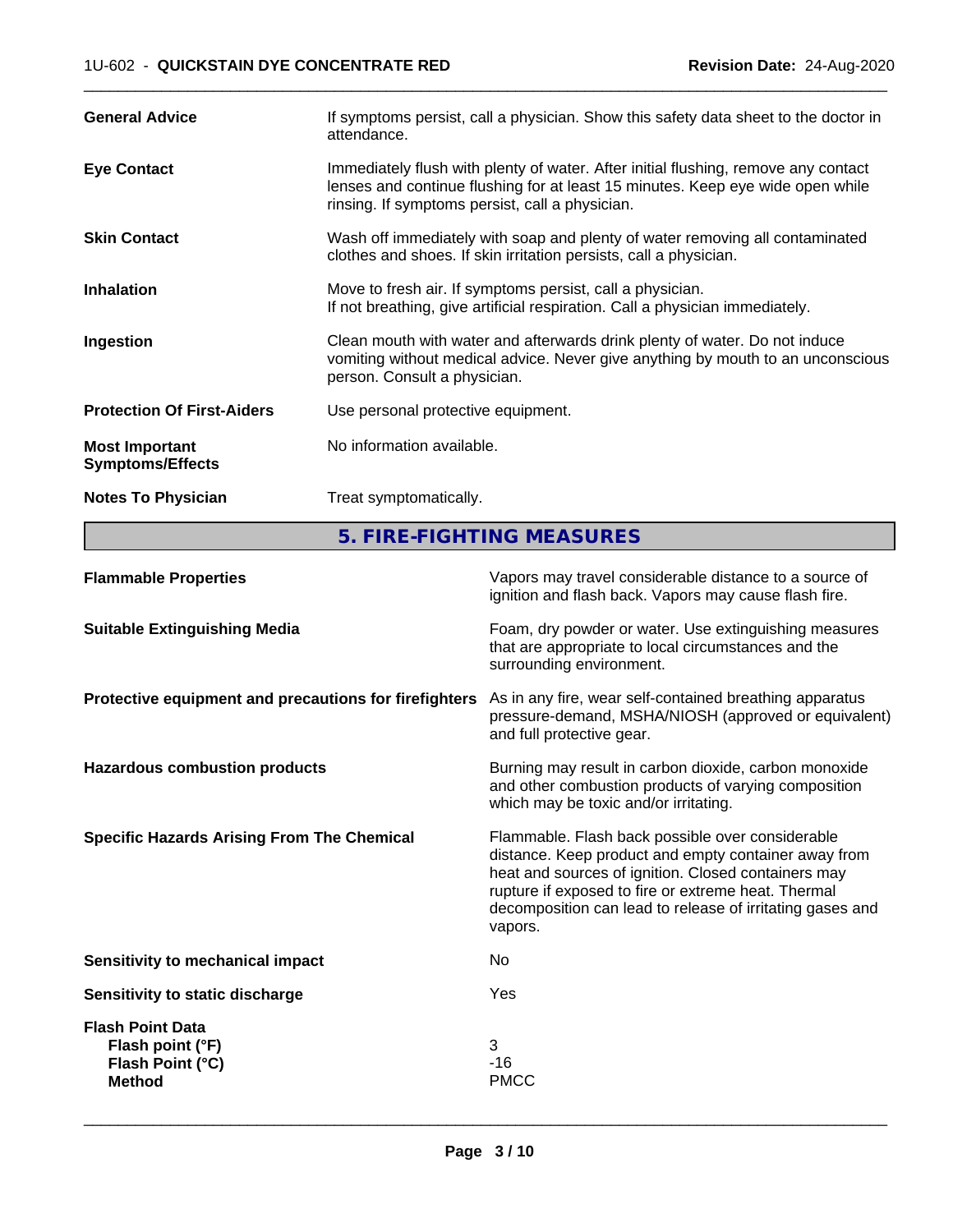#### **Flammability Limits In Air**

| Lower flammability limit:        | Not available |
|----------------------------------|---------------|
| <b>Upper flammability limit:</b> | Not available |

 $\overline{\phantom{a}}$  ,  $\overline{\phantom{a}}$  ,  $\overline{\phantom{a}}$  ,  $\overline{\phantom{a}}$  ,  $\overline{\phantom{a}}$  ,  $\overline{\phantom{a}}$  ,  $\overline{\phantom{a}}$  ,  $\overline{\phantom{a}}$  ,  $\overline{\phantom{a}}$  ,  $\overline{\phantom{a}}$  ,  $\overline{\phantom{a}}$  ,  $\overline{\phantom{a}}$  ,  $\overline{\phantom{a}}$  ,  $\overline{\phantom{a}}$  ,  $\overline{\phantom{a}}$  ,  $\overline{\phantom{a}}$ 

**NFPA Health:** 1 **Flammability:** 3 **Instability:** 0 **Special:** Not Applicable

### **NFPA Legend**

- 0 Not Hazardous
- 1 Slightly
- 2 Moderate
- 3 High
- 4 Severe

*The ratings assigned are only suggested ratings, the contractor/employer has ultimate responsibilities for NFPA ratings where this system is used.*

*Additional information regarding the NFPA rating system is available from the National Fire Protection Agency (NFPA) at www.nfpa.org.*

# **6. ACCIDENTAL RELEASE MEASURES**

| eyes and clothing. Use personal protective equipment.                                                                                                                                                                                                                                                                                                                                                                                                                                                                                                                                                                                                                                     |
|-------------------------------------------------------------------------------------------------------------------------------------------------------------------------------------------------------------------------------------------------------------------------------------------------------------------------------------------------------------------------------------------------------------------------------------------------------------------------------------------------------------------------------------------------------------------------------------------------------------------------------------------------------------------------------------------|
| Prevent further leakage or spillage if safe to do so. Do not allow material to<br>contaminate ground water system. Prevent product from entering drains. Do not<br>flush into surface water or sanitary sewer system. Local authorities should be<br>advised if significant spillages cannot be contained.                                                                                                                                                                                                                                                                                                                                                                                |
| See Section 12 for additional Ecological Information.                                                                                                                                                                                                                                                                                                                                                                                                                                                                                                                                                                                                                                     |
| Dam up. Soak up with inert absorbent material. Use a non-sparking or explosion<br>proof means to transfer material to a sealed, appropriate container for disposal.<br>Clean contaminated surface thoroughly.                                                                                                                                                                                                                                                                                                                                                                                                                                                                             |
| 7. HANDLING AND STORAGE                                                                                                                                                                                                                                                                                                                                                                                                                                                                                                                                                                                                                                                                   |
| Avoid contact with skin, eyes and clothing. Wear personal protective equipment.<br>Do not breathe vapors or spray mist. Use only in ventilated areas. Prevent vapor<br>build-up by providing adequate ventilation during and after use.<br>Take precautionary measures against static discharges. To avoid ignition of<br>vapors by static electricity discharge, all metal parts of the equipment must be<br>grounded. Keep away from heat, sparks and flame. Do not smoke. Extinguish all<br>flames and pilot lights, and turn off stoves, heaters, electric motors and other<br>sources of ignition during use and until all vapors are gone. Ignition and/or flash<br>back may occur. |
| Keep containers tightly closed in a dry, cool and well-ventilated place. Keep away<br>from heat. Keep away from open flames, hot surfaces and sources of ignition.<br>Keep in properly labeled containers. Keep out of the reach of children.                                                                                                                                                                                                                                                                                                                                                                                                                                             |
| Incompatible with strong acids and bases and strong oxidizing agents.                                                                                                                                                                                                                                                                                                                                                                                                                                                                                                                                                                                                                     |
|                                                                                                                                                                                                                                                                                                                                                                                                                                                                                                                                                                                                                                                                                           |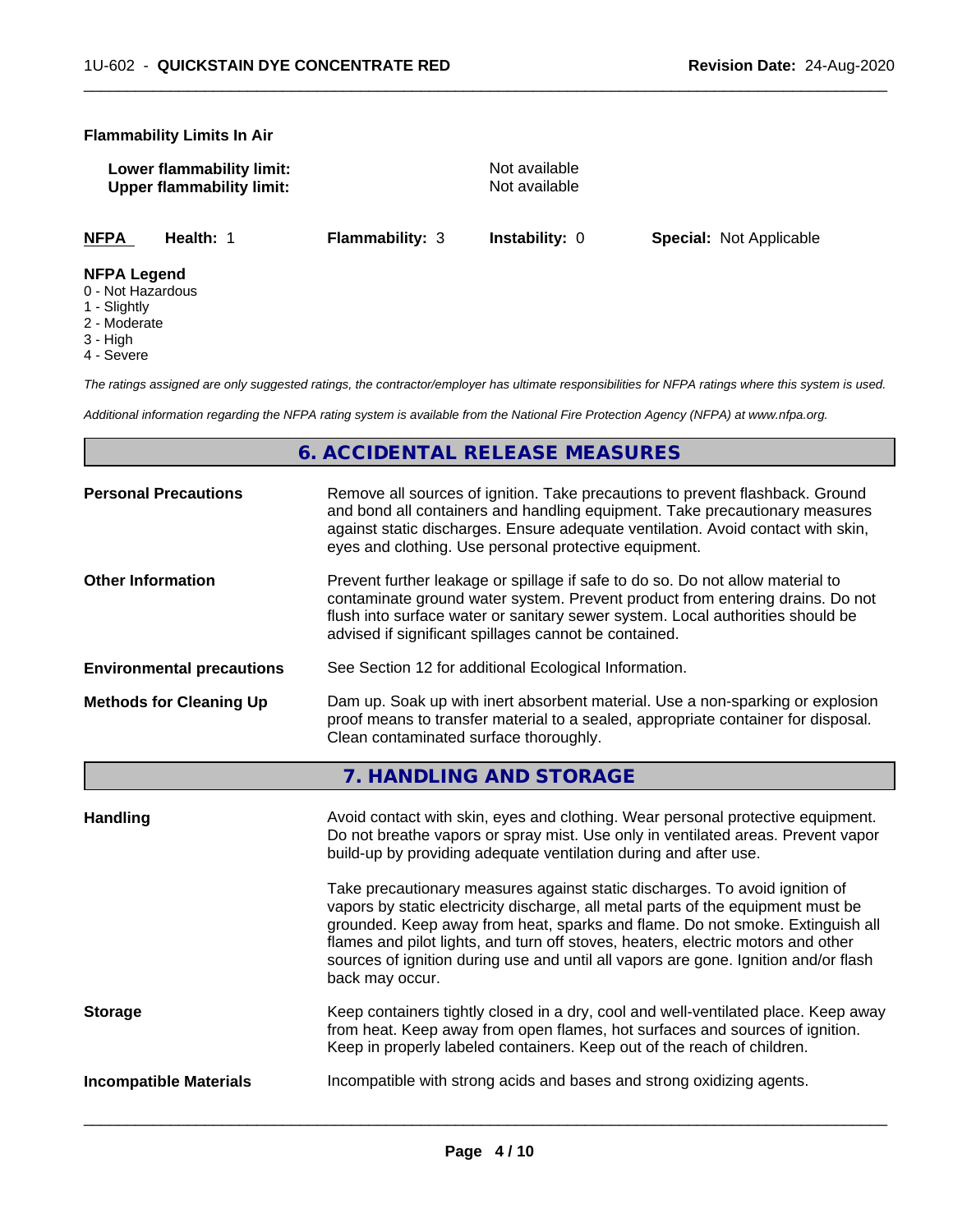**Technical measures/Precautions**Ensure adequate ventilation. Use only where airflow will keep vapors from building up in or near the work area in adjoining rooms. Comply with all national, state, and local codes pertaining to the storage, handling, dispensing and disposal of flammable liquids.

> Dissipate static electricity during transfer by grounding and bonding containers and equipment before transferring material. All equipment should be non-sparking and explosion proof. Use explosion proof electrical equipment for ventilation, lighting and material handling.

 $\overline{\phantom{a}}$  ,  $\overline{\phantom{a}}$  ,  $\overline{\phantom{a}}$  ,  $\overline{\phantom{a}}$  ,  $\overline{\phantom{a}}$  ,  $\overline{\phantom{a}}$  ,  $\overline{\phantom{a}}$  ,  $\overline{\phantom{a}}$  ,  $\overline{\phantom{a}}$  ,  $\overline{\phantom{a}}$  ,  $\overline{\phantom{a}}$  ,  $\overline{\phantom{a}}$  ,  $\overline{\phantom{a}}$  ,  $\overline{\phantom{a}}$  ,  $\overline{\phantom{a}}$  ,  $\overline{\phantom{a}}$ 

# **8. EXPOSURE CONTROLS/PERSONAL PROTECTION**

### **Exposure Limits**

| <b>Chemical name</b> | <b>ACGIH TLV</b> | <b>OSHA PEL</b>              |
|----------------------|------------------|------------------------------|
| Acetone              | STEL: 500 ppm    | <b>TWA</b><br>1000 ppm       |
|                      | TWA: 250 ppm     | TWA<br>$2400 \text{ ma/m}^3$ |

**Legend**

ACGIH - American Conference of Governmental Industrial Hygienists Exposure Limits OSHA - Occupational Safety & Health Administration Exposure Limits N/E - Not Established

| <b>Appropriate engineering</b><br>controls |                                                                                                                                                                                                                                                                                                                                                                     |
|--------------------------------------------|---------------------------------------------------------------------------------------------------------------------------------------------------------------------------------------------------------------------------------------------------------------------------------------------------------------------------------------------------------------------|
| <b>Engineering Measures</b>                | Ensure adequate ventilation, especially in confined areas.                                                                                                                                                                                                                                                                                                          |
| <b>Personal Protective Equipment</b>       |                                                                                                                                                                                                                                                                                                                                                                     |
| <b>Eye/Face Protection</b>                 | Safety glasses with side-shields. If splashes are likely to occur, wear:. Tightly<br>fitting safety goggles.                                                                                                                                                                                                                                                        |
| <b>Skin Protection</b>                     | Long sleeved clothing. Protective gloves.                                                                                                                                                                                                                                                                                                                           |
| <b>Respiratory Protection</b>              | Use only with adequate ventilation. In operations where exposure limits are<br>exceeded, use a NIOSH approved respirator that has been selected by a<br>technically qualified person for the specific work conditions. When spraying the<br>product or applying in confined areas, wear a NIOSH approved respirator<br>specified for paint spray or organic vapors. |
| <b>Hygiene Measures</b>                    | Avoid contact with skin, eyes and clothing. Remove and wash contaminated<br>clothing before re-use. Wash thoroughly after handling.                                                                                                                                                                                                                                 |

# **9. PHYSICAL AND CHEMICAL PROPERTIES**

**Appearance** liquid **Odor** solvent **Density (lbs/gal)** 6.6 - 6.7<br> **Specific Gravity** 6.79 - 0.81 **Specific Gravity** 

**Odor Threshold** No information available **pH** No information available **Viscosity (cps)** No information available<br> **Solubility (ies)** No information available<br>
No information available **Solubility(ies)**<br> **No** information available<br> **Water solubility No information available Evaporation Rate No information available No information available Vapor pressure** No information available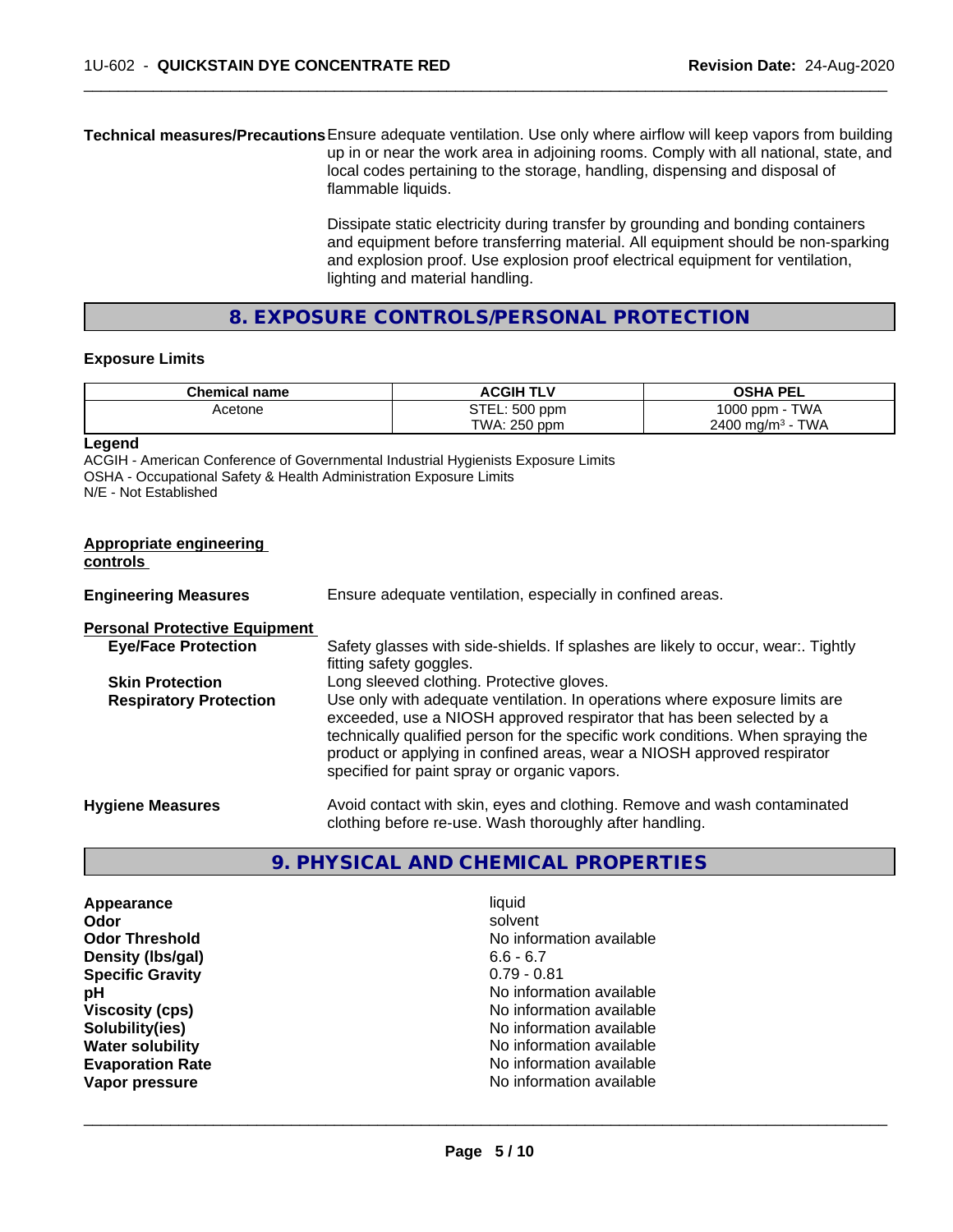| Vapor density                        | No information available |
|--------------------------------------|--------------------------|
| Wt. % Solids                         | $0 - 10$                 |
| <b>Vol. % Solids</b>                 | $0 - 10$                 |
| Wt. % Volatiles                      | $90 - 100$               |
| Vol. % Volatiles                     | $90 - 100$               |
| <b>VOC Regulatory Limit (g/L)</b>    | 0                        |
| <b>Boiling Point (°F)</b>            | 136                      |
| <b>Boiling Point (°C)</b>            | 58                       |
| Freezing point (°F)                  | No information available |
| <b>Freezing Point (°C)</b>           | No information available |
| Flash point (°F)                     | 3                        |
| Flash Point (°C)                     | $-16$                    |
| <b>Method</b>                        | <b>PMCC</b>              |
| Flammability (solid, gas)            | Not applicable           |
| <b>Upper flammability limit:</b>     | No information available |
| Lower flammability limit:            | No information available |
| <b>Autoignition Temperature (°F)</b> | No information available |
| <b>Autoignition Temperature (°C)</b> | No information available |
| Decomposition Temperature (°F)       | No information available |
| Decomposition Temperature (°C)       | No information available |
| <b>Partition coefficient</b>         | No information available |

# **10. STABILITY AND REACTIVITY**

 $\overline{\phantom{a}}$  ,  $\overline{\phantom{a}}$  ,  $\overline{\phantom{a}}$  ,  $\overline{\phantom{a}}$  ,  $\overline{\phantom{a}}$  ,  $\overline{\phantom{a}}$  ,  $\overline{\phantom{a}}$  ,  $\overline{\phantom{a}}$  ,  $\overline{\phantom{a}}$  ,  $\overline{\phantom{a}}$  ,  $\overline{\phantom{a}}$  ,  $\overline{\phantom{a}}$  ,  $\overline{\phantom{a}}$  ,  $\overline{\phantom{a}}$  ,  $\overline{\phantom{a}}$  ,  $\overline{\phantom{a}}$ 

| <b>Reactivity</b>                       | No data available                                                                                                         |
|-----------------------------------------|---------------------------------------------------------------------------------------------------------------------------|
| <b>Chemical Stability</b>               | Stable under normal conditions. Hazardous polymerisation<br>does not occur.                                               |
| <b>Conditions to avoid</b>              | Keep away from open flames, hot surfaces, static<br>electricity and sources of ignition. Sparks. Elevated<br>temperature. |
| <b>Incompatible Materials</b>           | Incompatible with strong acids and bases and strong<br>oxidizing agents.                                                  |
| <b>Hazardous Decomposition Products</b> | Thermal decomposition can lead to release of irritating<br>gases and vapors.                                              |
| Possibility of hazardous reactions      | None under normal conditions of use.                                                                                      |

# **11. TOXICOLOGICAL INFORMATION**

| <b>Product Information</b> |
|----------------------------|
|----------------------------|

### **Information on likely routes of exposure**

**Principal Routes of Exposure** Eye contact, skin contact and inhalation.

**Acute Toxicity** 

**Product Information** Repeated or prolonged exposure to organic solvents may lead to permanent brain and nervous system damage. Intentional misuse by deliberately concentrating and inhaling vapors may be harmful or fatal.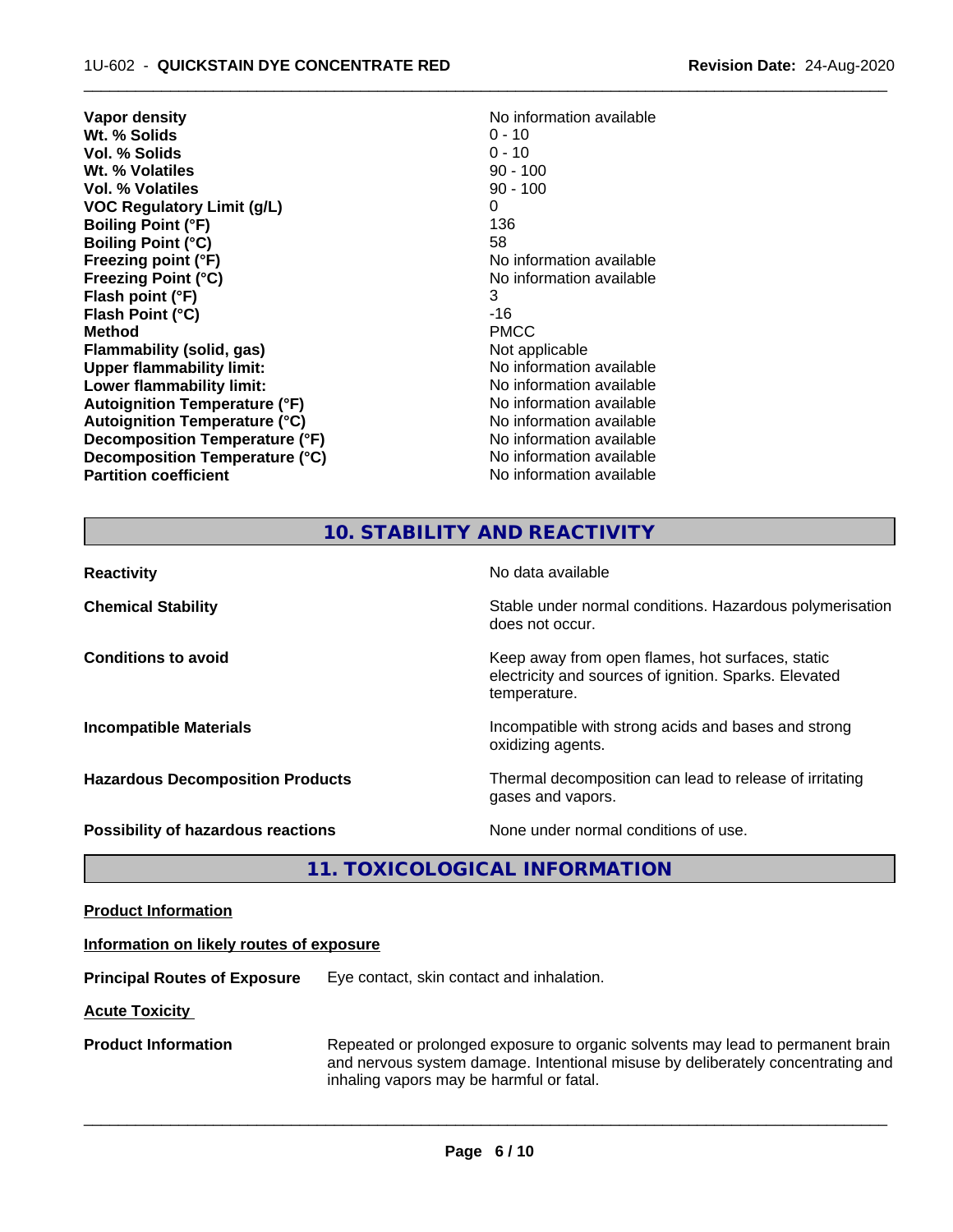#### **Symptoms related to the physical,chemical and toxicological characteristics**

| <b>Symptoms</b>                                                                            | No information available                                                                                                                                                                                                                                      |  |
|--------------------------------------------------------------------------------------------|---------------------------------------------------------------------------------------------------------------------------------------------------------------------------------------------------------------------------------------------------------------|--|
| Delayed and immediate effects as well as chronic effects from short and long-term exposure |                                                                                                                                                                                                                                                               |  |
| Eye contact                                                                                | Contact with eyes may cause irritation.                                                                                                                                                                                                                       |  |
| <b>Skin contact</b>                                                                        | May cause skin irritation and/or dermatitis. Prolonged skin contact may defat the<br>skin and produce dermatitis.                                                                                                                                             |  |
| Ingestion                                                                                  | Harmful if swallowed. Ingestion may cause irritation to mucous membranes. Small<br>amounts of this product aspirated into the respiratory system during ingestion or<br>vomiting may cause mild to severe pulmonary injury, possibly progressing to<br>death. |  |
| <b>Inhalation</b>                                                                          | Harmful by inhalation. High vapor / aerosol concentrations are irritating to the<br>eyes, nose, throat and lungs and may cause headaches, dizziness, drowsiness,<br>unconsciousness, and other central nervous system effects.                                |  |
| <b>Sensitization</b>                                                                       | No information available                                                                                                                                                                                                                                      |  |
| <b>Neurological Effects</b>                                                                | No information available.                                                                                                                                                                                                                                     |  |
| <b>Mutagenic Effects</b>                                                                   | No information available.                                                                                                                                                                                                                                     |  |
| <b>Reproductive Effects</b>                                                                | No information available.                                                                                                                                                                                                                                     |  |
| <b>Developmental Effects</b>                                                               | No information available.                                                                                                                                                                                                                                     |  |
| <b>Target organ effects</b>                                                                | No information available.                                                                                                                                                                                                                                     |  |
| <b>STOT - repeated exposure</b>                                                            | Causes damage to organs through prolonged or repeated exposure if inhaled,<br>May cause disorder and damage to the, liver, kidney, spleen, blood.                                                                                                             |  |
| <b>STOT - single exposure</b>                                                              | May cause disorder and damage to the, Respiratory system, Central nervous<br>system.                                                                                                                                                                          |  |
| Other adverse effects                                                                      | No information available.                                                                                                                                                                                                                                     |  |
| <b>Aspiration Hazard</b>                                                                   | May be harmful if swallowed and enters airways. Small amounts of this product<br>aspirated into the respiratory system during ingestion or vomiting may cause mild<br>to severe pulmonary injury, possibly progressing to death.                              |  |

 $\overline{\phantom{a}}$  ,  $\overline{\phantom{a}}$  ,  $\overline{\phantom{a}}$  ,  $\overline{\phantom{a}}$  ,  $\overline{\phantom{a}}$  ,  $\overline{\phantom{a}}$  ,  $\overline{\phantom{a}}$  ,  $\overline{\phantom{a}}$  ,  $\overline{\phantom{a}}$  ,  $\overline{\phantom{a}}$  ,  $\overline{\phantom{a}}$  ,  $\overline{\phantom{a}}$  ,  $\overline{\phantom{a}}$  ,  $\overline{\phantom{a}}$  ,  $\overline{\phantom{a}}$  ,  $\overline{\phantom{a}}$ 

### **Numerical measures of toxicity**

### **The following values are calculated based on chapter 3.1 of the GHS document**

| <b>ATEmix (oral)</b>                 | 5696 mg/kg |
|--------------------------------------|------------|
| <b>ATEmix (dermal)</b>               | 3159 mg/kg |
| <b>ATEmix (inhalation-dust/mist)</b> | 41.8 ma/L  |

### **Component Information**

| Chemical name  | Oral LD50            | Dermal LD50                 | Inhalation LC50                        |
|----------------|----------------------|-----------------------------|----------------------------------------|
| Acetone        | $=$ 5800 mg/kg (Rat) | (Rabbit)<br>> 15700 mg/kg ( | $= 50100$ mg/m <sup>3</sup> (Rat ) 8 h |
| 67-64-1        |                      |                             |                                        |
| Solvent Red 49 | 1830                 |                             |                                        |
| 509-34-2       |                      |                             |                                        |

## **Chronic Toxicity**

# **Carcinogenicity**

*There are no known carcinogenic chemicals in this product above reportable levels.*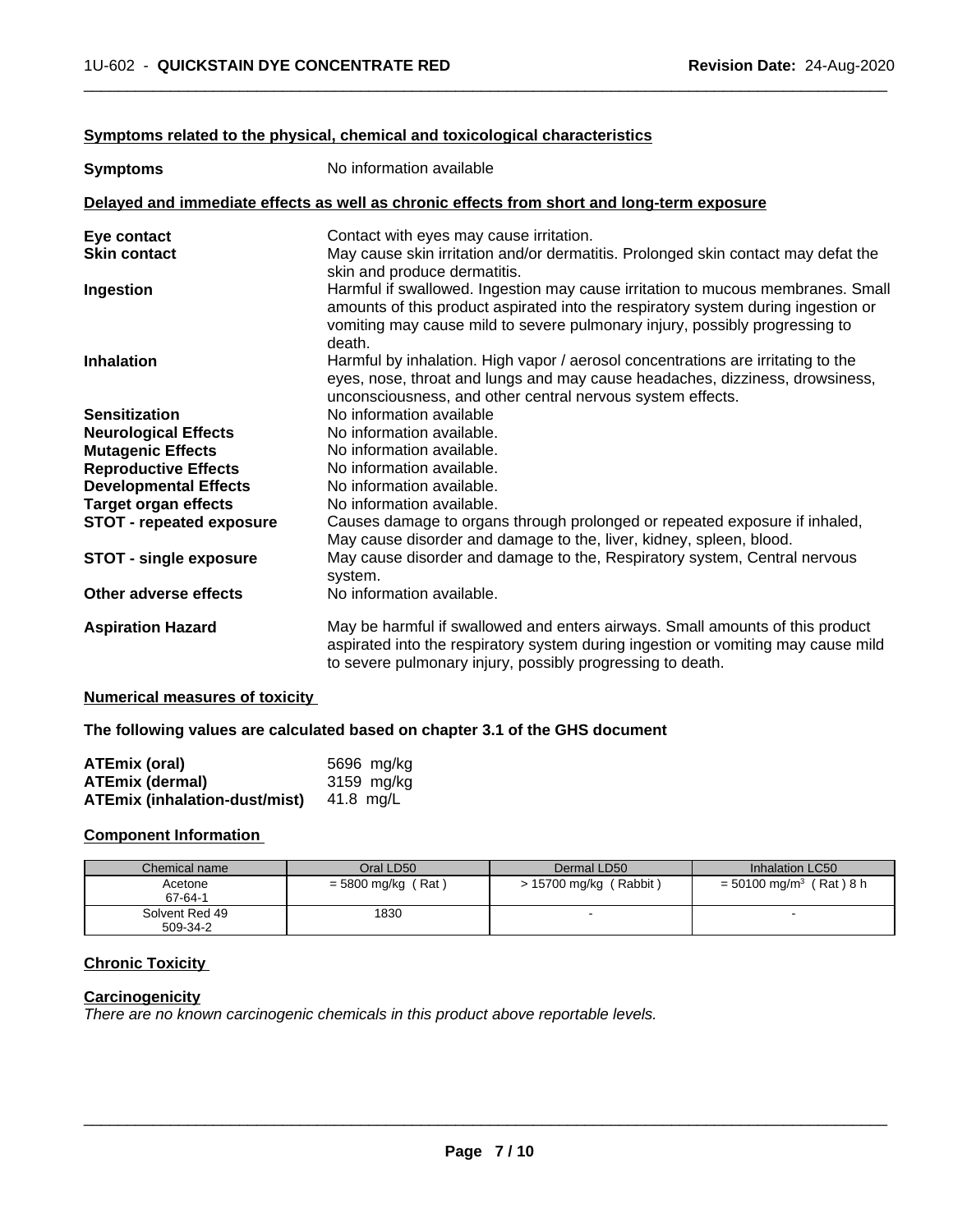# **12. ECOLOGICAL INFORMATION**

 $\overline{\phantom{a}}$  ,  $\overline{\phantom{a}}$  ,  $\overline{\phantom{a}}$  ,  $\overline{\phantom{a}}$  ,  $\overline{\phantom{a}}$  ,  $\overline{\phantom{a}}$  ,  $\overline{\phantom{a}}$  ,  $\overline{\phantom{a}}$  ,  $\overline{\phantom{a}}$  ,  $\overline{\phantom{a}}$  ,  $\overline{\phantom{a}}$  ,  $\overline{\phantom{a}}$  ,  $\overline{\phantom{a}}$  ,  $\overline{\phantom{a}}$  ,  $\overline{\phantom{a}}$  ,  $\overline{\phantom{a}}$ 

# **Ecotoxicity Effects**

The environmental impact of this product has not been fully investigated.

### **Product Information**

# **Acute Toxicity to Fish**

No information available

# **Acute Toxicity to Aquatic Invertebrates**

No information available

#### **Acute Toxicity to Aquatic Plants**

No information available

### **Persistence / Degradability**

No information available.

#### **Bioaccumulation**

There is no data for this product.

## **Mobility in Environmental Media**

No information available.

#### **Ozone**

Not applicable

### **Component Information**

### **Acute Toxicity to Fish**

**Acetone** LC50: 8300 (Bluegill - 96 hr.) mg/L

### **Acute Toxicity to Aquatic Invertebrates**

```
Acetone 
EC50: 12600 mg/L (Daphnia magna - 48 hr.)
```
### **Acute Toxicity to Aquatic Plants**

No information available

|                                | 13. DISPOSAL CONSIDERATIONS                                                                                                                                                                                               |
|--------------------------------|---------------------------------------------------------------------------------------------------------------------------------------------------------------------------------------------------------------------------|
| <b>Waste Disposal Method</b>   | Dispose of in accordance with federal, state, and local regulations. Local<br>requirements may vary, consult your sanitation department or state-designated<br>environmental protection agency for more disposal options. |
| <b>Empty Container Warning</b> | Emptied containers may retain product residue. Follow label warnings even after<br>container is emptied. Residual vapors may explode on ignition.                                                                         |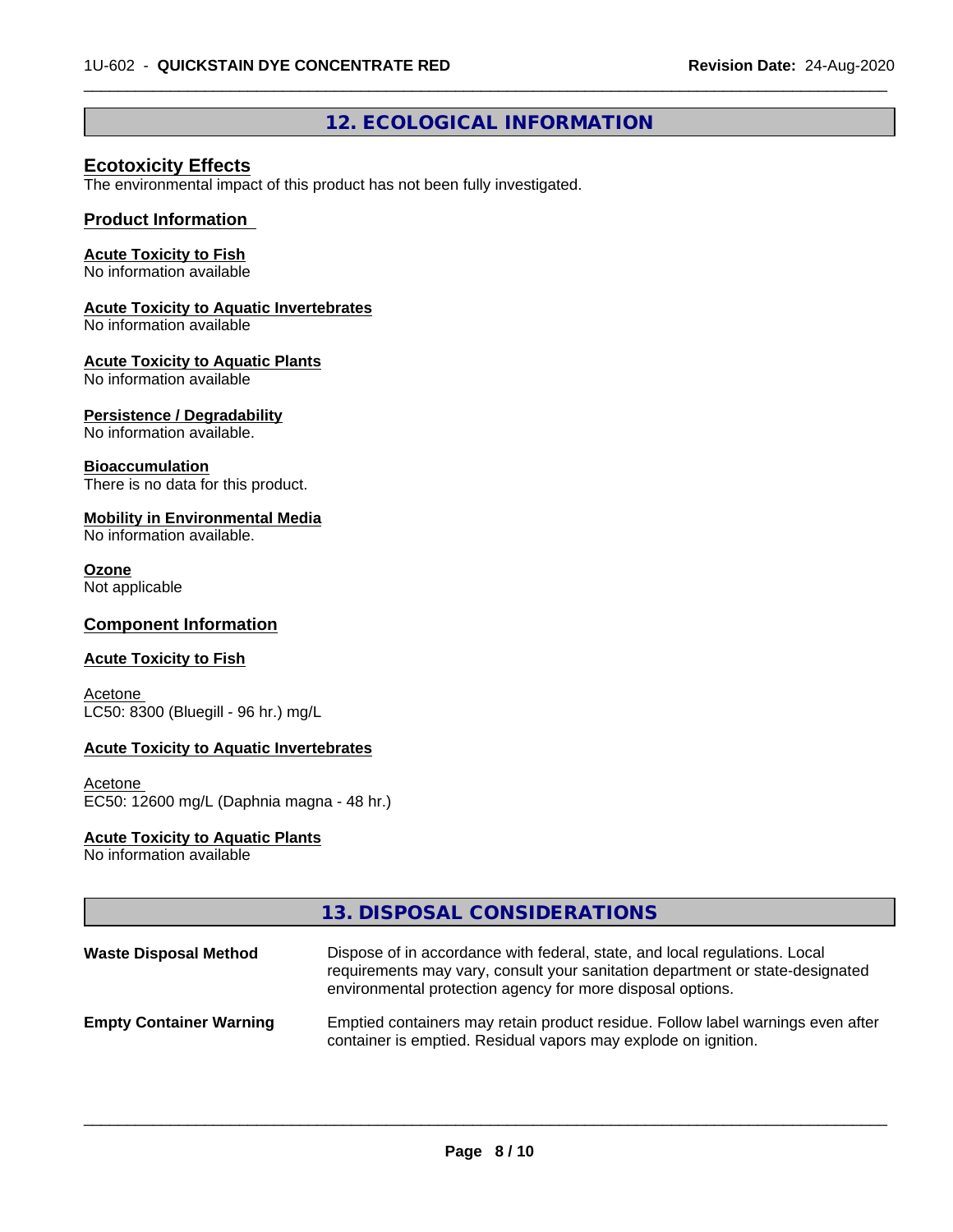# **14. TRANSPORT INFORMATION**

 $\overline{\phantom{a}}$  ,  $\overline{\phantom{a}}$  ,  $\overline{\phantom{a}}$  ,  $\overline{\phantom{a}}$  ,  $\overline{\phantom{a}}$  ,  $\overline{\phantom{a}}$  ,  $\overline{\phantom{a}}$  ,  $\overline{\phantom{a}}$  ,  $\overline{\phantom{a}}$  ,  $\overline{\phantom{a}}$  ,  $\overline{\phantom{a}}$  ,  $\overline{\phantom{a}}$  ,  $\overline{\phantom{a}}$  ,  $\overline{\phantom{a}}$  ,  $\overline{\phantom{a}}$  ,  $\overline{\phantom{a}}$ 

#### **DOT**

| <b>Proper Shipping Name</b><br><b>Hazard class</b><br>UN-No.<br><b>Packing Group</b><br><b>Description</b> | <b>PAINT</b><br>3<br>UN1263<br>Ш<br>UN1263, PAINT, 3, II |  |
|------------------------------------------------------------------------------------------------------------|----------------------------------------------------------|--|
| <b>ICAO / IATA</b>                                                                                         | Contact the preparer for further information.            |  |
| <b>IMDG / IMO</b>                                                                                          | Contact the preparer for further information.            |  |
|                                                                                                            | 15. REGULATORY INFORMATION                               |  |

### **International Inventories**

| <b>TSCA: United States</b> | Yes - All components are listed or exempt. |
|----------------------------|--------------------------------------------|
| <b>DSL: Canada</b>         | No - Not all of the components are listed. |
|                            | One or more component is listed on NDSL.   |

## **Federal Regulations**

#### **SARA 311/312 hazardous categorization**

| Yes |
|-----|
| Nο  |
| Yes |
| Nο  |
| Nο  |
|     |

### **SARA 313**

Section 313 of Title III of the Superfund Amendments and Reauthorization Act of 1986 (SARA). This product contains a chemical or chemicals which are subject to the reporting requirements of the Act and Title 40 of the Code of Federal Regulations, Part 372:

*None*

**Clean Air Act,Section 112 Hazardous Air Pollutants (HAPs) (see 40 CFR 61)** This product contains the following HAPs:

*None*

## **US State Regulations**

**California Proposition 65**

**A** WARNING: Cancer and Reproductive Harm– www.P65warnings.ca.gov

**State Right-to-Know**